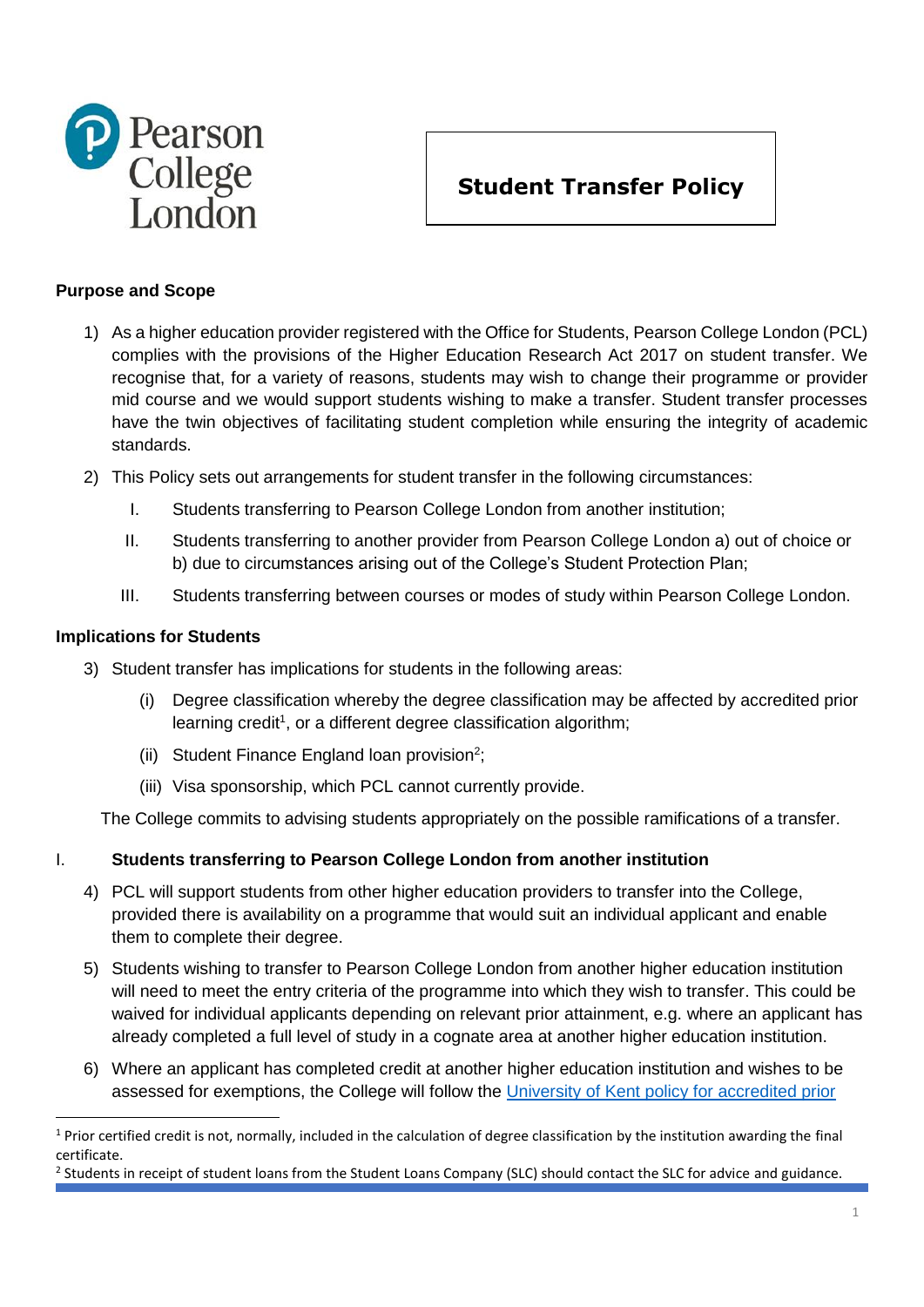[learning.](https://www.kent.ac.uk/teaching/documents/quality-assurance/codes/taught/pdf/annexr-apl-guidance-for-applicants-students.pdf) A mapping of the previous qualification(s) against the chosen programme and its modules will be undertaken.

- 7) Applications for exemptions on the basis of certified credit from another higher education institution will need to be accompanied by an official certificate and/ or transcript from the awarding institution which specifies:
	- a) Course title;
	- b) Level and Credit value of each module/ unit;
	- c) Dates obtained and results for each unit.

Applicants will also need to provide information on the content and assessment of individual modules to enable mapping.

- 8) Accreditation of prior learning (APL) is assessed on an individual basis and depends both on the prior qualification(s) of the applicant and on their chosen course of study. The following principles will apply:
	- a) the prior credit has to be of appropriate volume and at the appropriate level of the Framework for Higher Education Qualifications (FHEQ);
	- b) the prior credit has to be relevant to and compatible with the chosen course;
	- c) the prior credit has to be current, i.e. completed within the past 5 years;
	- d) all programme learning outcomes of the PCL course have to be met. This may require students transferring in with APL to undertake additional study and assessment at a lower level;
	- e) student transfer is not intended to duplicate a previous award for an additional qualification, or to 'top up' a non-honours degree.
- 9) If the prior credit equates to a whole level of study (e.g. 120 or 240 FHEQ credits at levels 4 and 5, respectively), we will admit the applicant at the start of the following level. If an applicant has not completed a full level of study but has achieved credits at an appropriate (to the application) higher education level that map onto the PCL programme and learning outcomes, the College may accredit prior learning, and will, additionally, require applicants to complete the PCL admissions tests.
- 10) Applications will be received and assessed by our Admissions Team in consultation with the relevant programme team. All offers will also be subject to availability on the chosen programme.

# II. **Students transferring to another provider from Pearson College London**

- 11) If a student chooses to withdraw from a PCL programme and transfer to another institution, they must inform their Programme Leader, and contact Student Services to be guided through the withdrawal process and counselled on the implications of transfer set out in paragraph 3 above.
- 12) Pearson College London will facilitate student transfers as follows:
	- a) confirm any achieved credit and grades in a transcript, in accordance with the [academic](https://www.kent.ac.uk/teaching/qa/regulations/index.html)  [regulations of the University of Kent,](https://www.kent.ac.uk/teaching/qa/regulations/index.html) and following Examination Board approval;
	- b) where a student is entitled to an exit award, (e.g. a Certificate of Higher Education for 120 completed FHEQ credits; or Diploma of Higher Education for 240 achieved FHEQ credits), confirm the award and arrange for a University of Kent award certificate;
	- c) provide an academic reference, upon request.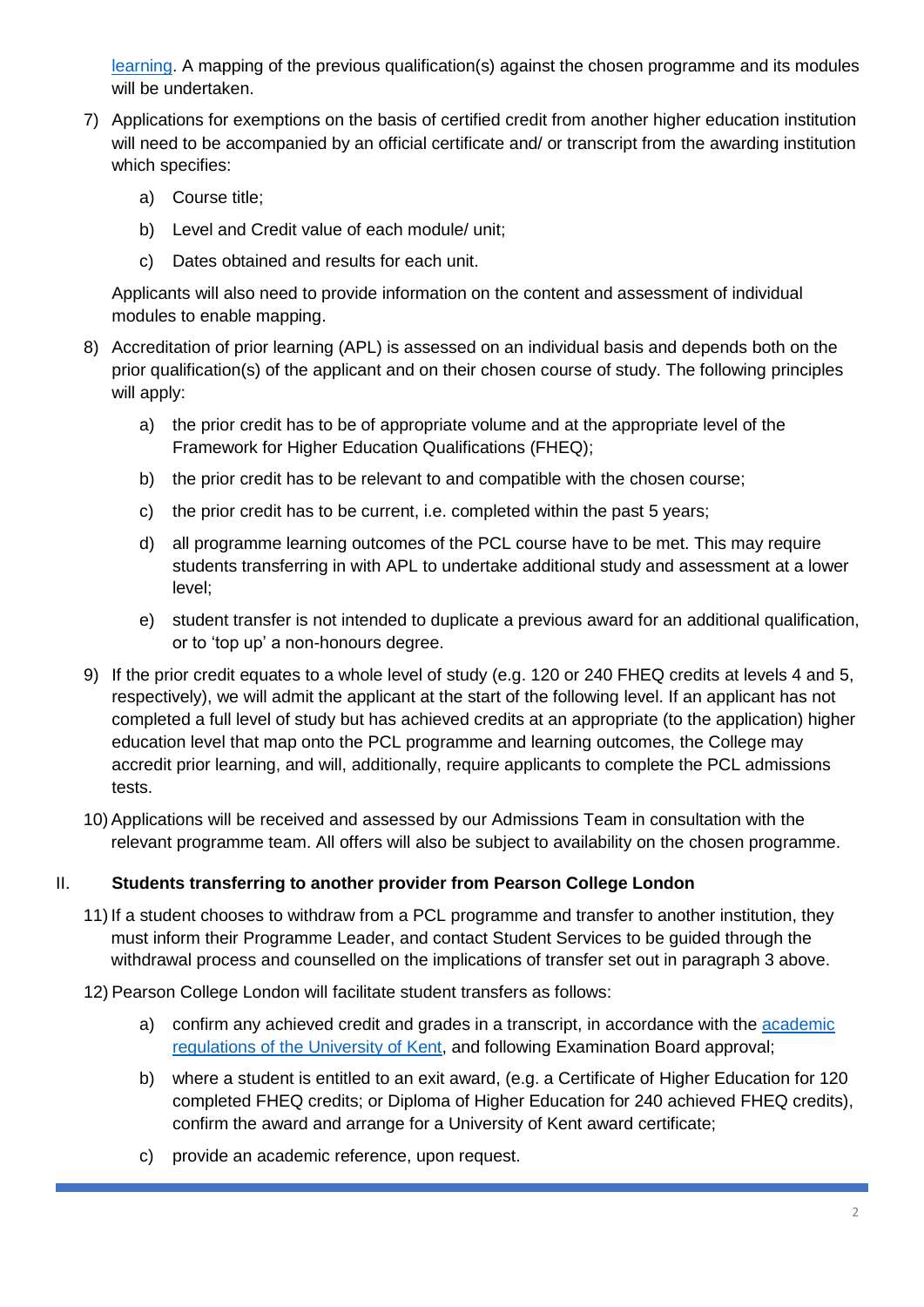- 13) Refund requests for all/ part tuition fees will be assessed against the *PCL Terms and Conditions for Entry to Degree Programmes* in force at the time of the student's enrolment.
- 14) If a student is forced to transfer as a consequence of events outlined in our **Student Protection Plan**, and where we are unable to teach out or offer a suitable alternative within the College, the PCL will undertake to support students in transferring to another institution. The PCL Student Protection Plan and *Policy for Refunds and Compensation to students in the event that Pearson College London no longer continues to offer programmes of study* will apply.

#### III. **Students transferring between courses or modes of study within Pearson College London**

- 15) Students may elect to transfer course or mode of study within Pearson College London. Transfers between PCL programmes may also be recommended to a student by the College to assist academic progression.
- 16) In supporting student transfers, the College will apply the principles outlined in I. above. Transfer is not automatic. Approval is dependent on the student's previous qualifications, modules, learning outcomes and grades, and, also, on course availability.
- 17) Student transfers are, normally, agreed at the end of an academic year and/ or stage. In exceptional circumstances, in-year transfers may be granted.
- 18) Student transfers will be facilitated by Student Services, in consultation with the relevant Programme Leader(s). In supporting student transfers, we will apply the principles outlined in I. above.

## **Advice and Support**

19) Advice and support for student transfer queries are available from Student Services and Programme Leaders.

## **Affiliated PCL Policies**

20) This Policy is aligned to the following strategies and policies:

- a) PCL Student Protection Plan
- b) University of Kent Academic Regulations
- c) University of Kent Credit Framework for Taught Programmes
- d) PCL Accreditation of Prior Learning Process
- e) PCL Policy for Refunds and Compensation to students in the event that Pearson College London no longer continues to offer programmes of study
- f) PCL Terms and Conditions for Entry to Degree Programmes
- g) PCL Equality and Diversity Policy

## **Monitoring and Review**

21) This policy will be reviewed annually by APRAC.